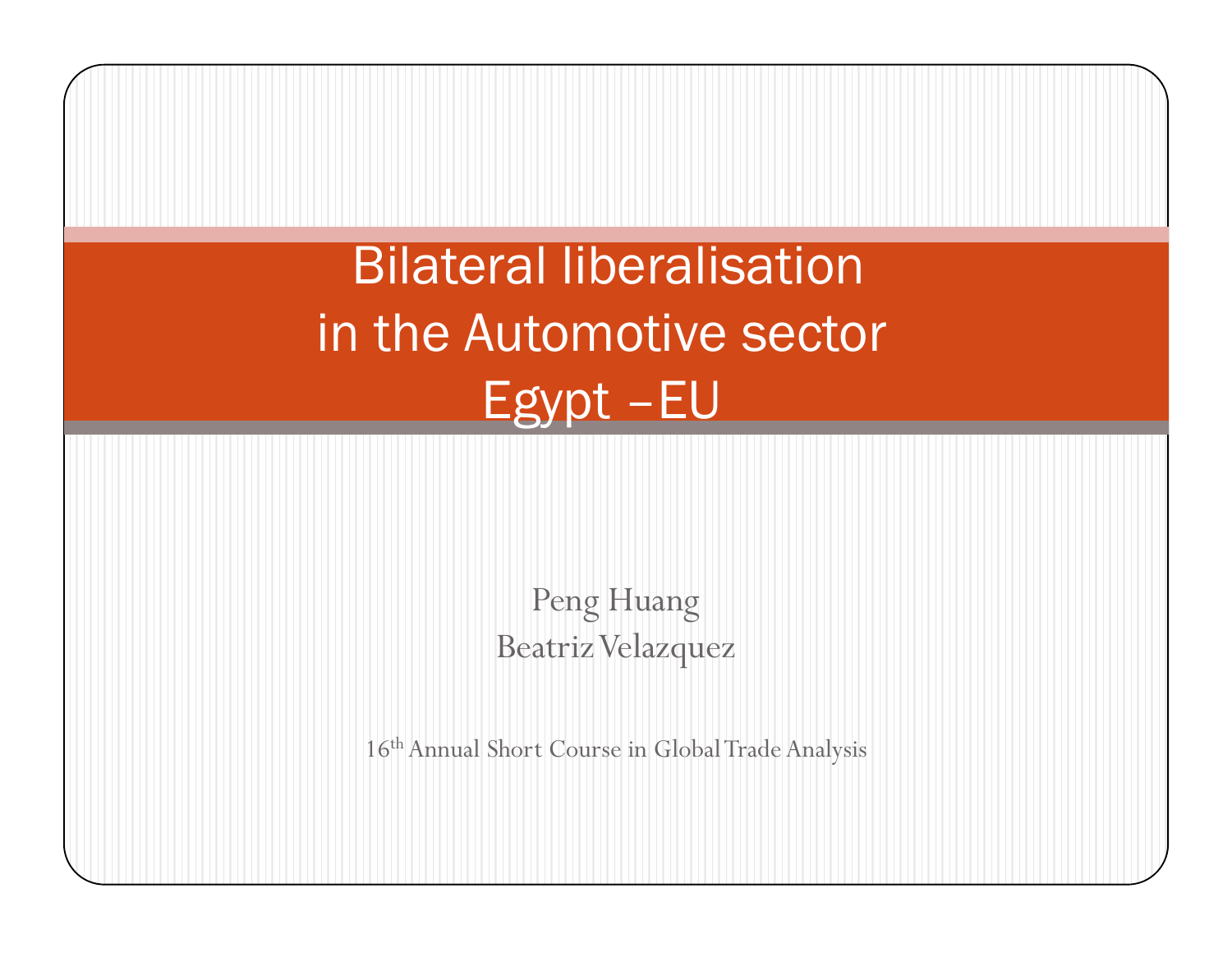# **Outline**

- Background & shocks
- Methodology
- Simulation Results
- Concluding remarks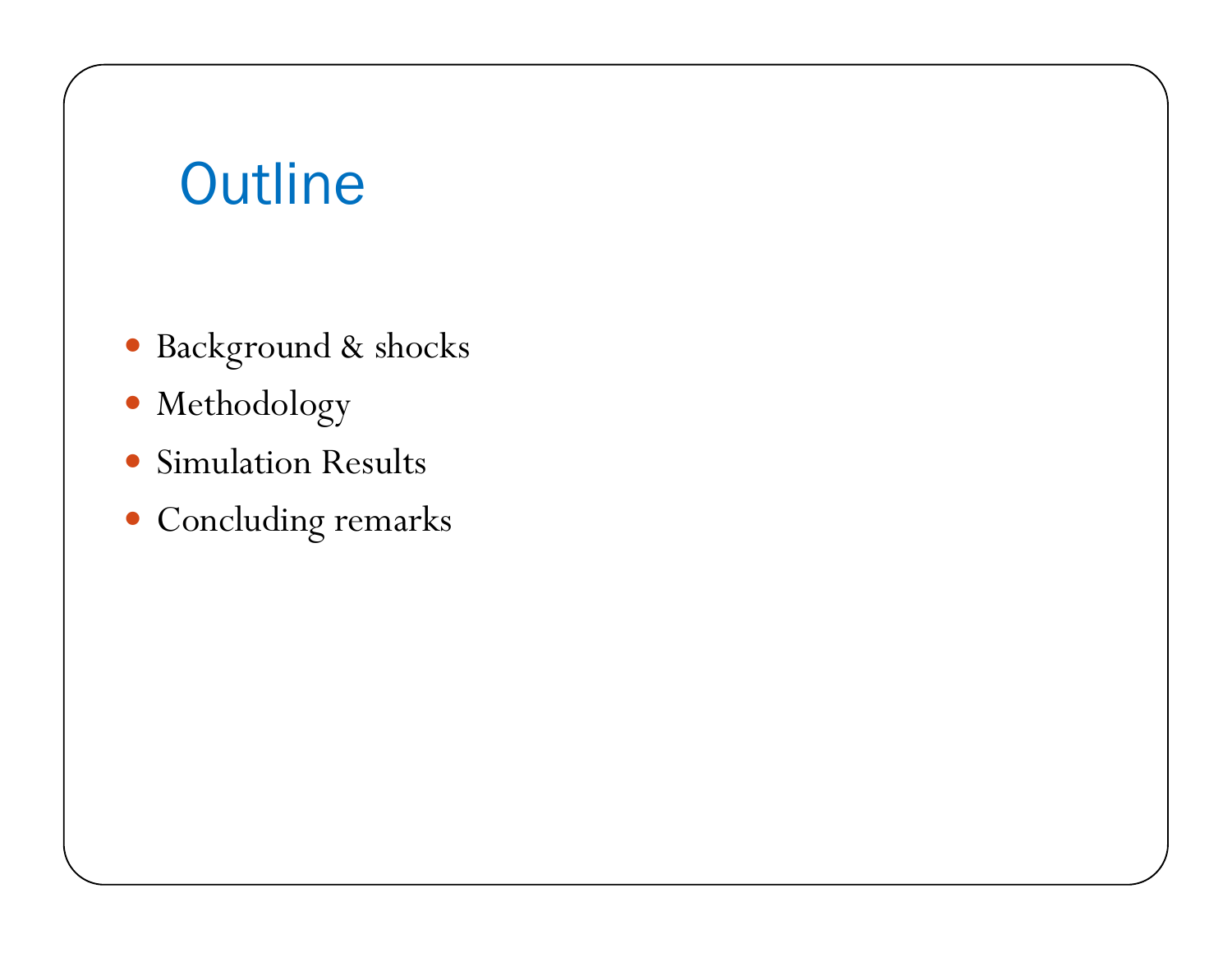# Background & Shocks

- y Egypt is a net importer of automotives & applies an import tariff (aprox 20%) on automotive imports from all sources, with the exemption of USA (6%)
- USA the biggest exporter of automotives into Egypt while EU is the second
- We tested the impact of liberalising bilateral trade of automotives between Egypt & EU (we set tariffs to zero) on Egypt, EU and the USA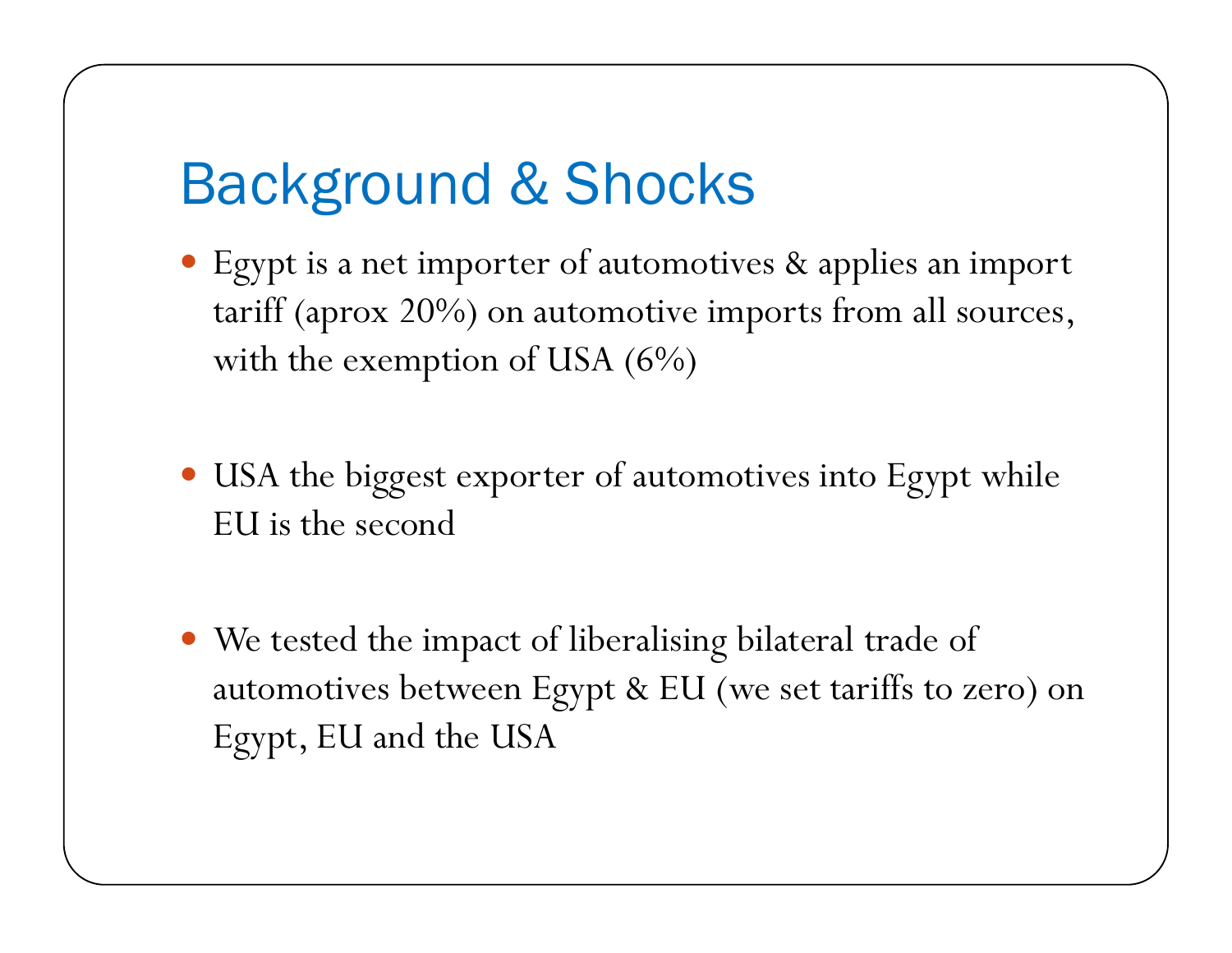## Methodology

- GTAP database version 6
- Standard GE closure
- Variable shocked: tms (import tariff)

Shock tms("cartrn","Egypt","EU") = -0.0000 Shock tms("cartrn","EU","Egypt") = -16.5803

- Analyse results
	- GDP & welfare
	- trade flows & domestic production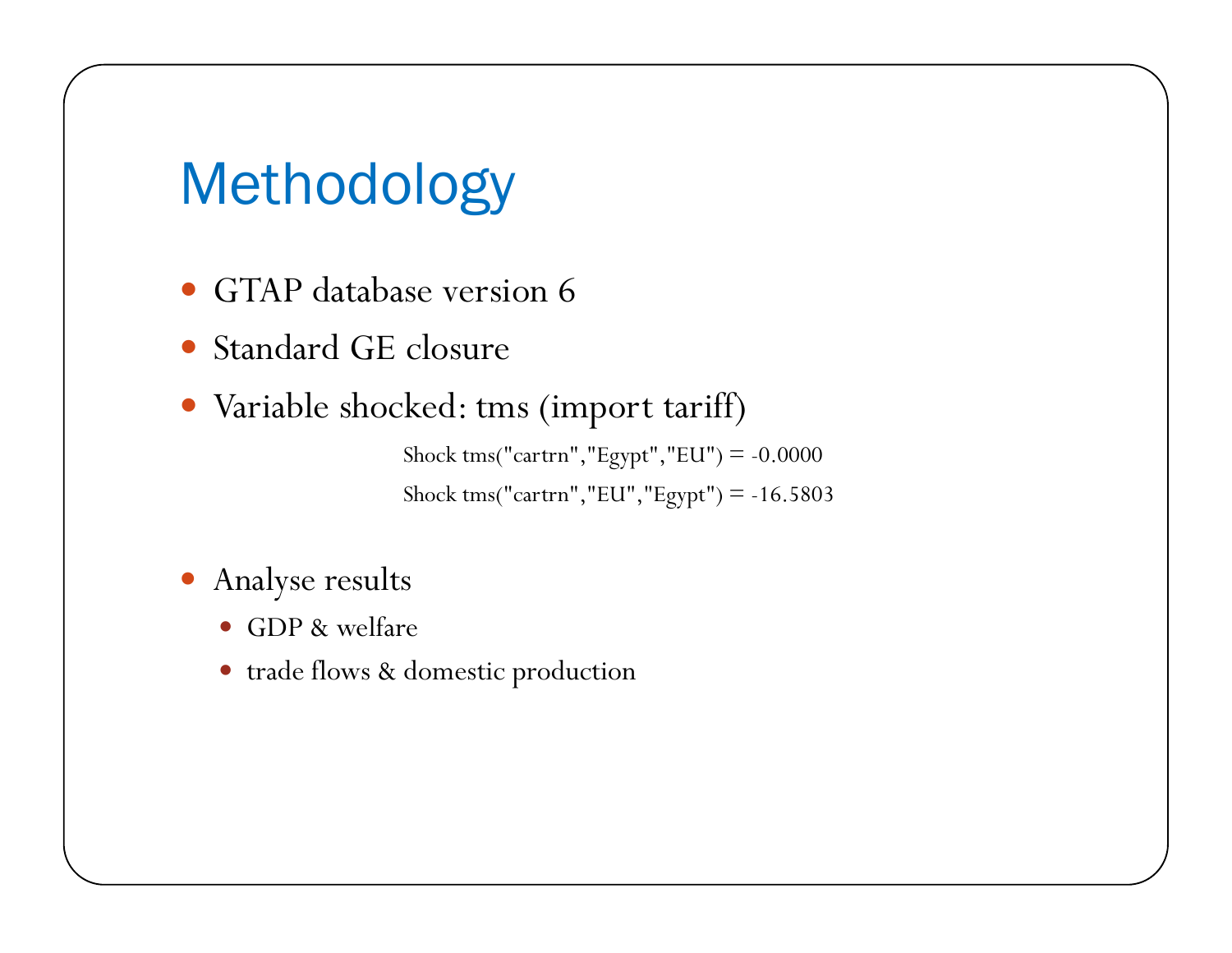# Simulation results & insights

|              |             | million 2001 \$ |               |                          |                   |                              |  |
|--------------|-------------|-----------------|---------------|--------------------------|-------------------|------------------------------|--|
|              | GDP in 2001 | <b>GDP</b>      | EV<br>Welfare | Allocative<br>Efficiency | Terms of<br>Trade | Investment<br><b>Savings</b> |  |
| <b>Egypt</b> | 81,519      | 3.46            | $-0.2$        | 3.46                     | $-7.65$           | 3.99                         |  |
| ΙEυ          | 8,281,309   | $-2$            | 57.87         | $-1.81$                  | 58.40             | 1.29                         |  |
| <b>USA</b>   | 10,098,768  | $-27$           | $-72.42$      | $-27.13$                 | $-30.32$          | $-14.96$                     |  |

**Egypt‐EU liberalisation**

TOT contributes mostly to welfare change:  $\text{tot}(r) \equiv \text{psw}(r) \cdot \text{pdw}(r)$ Import cif price Export price (fob)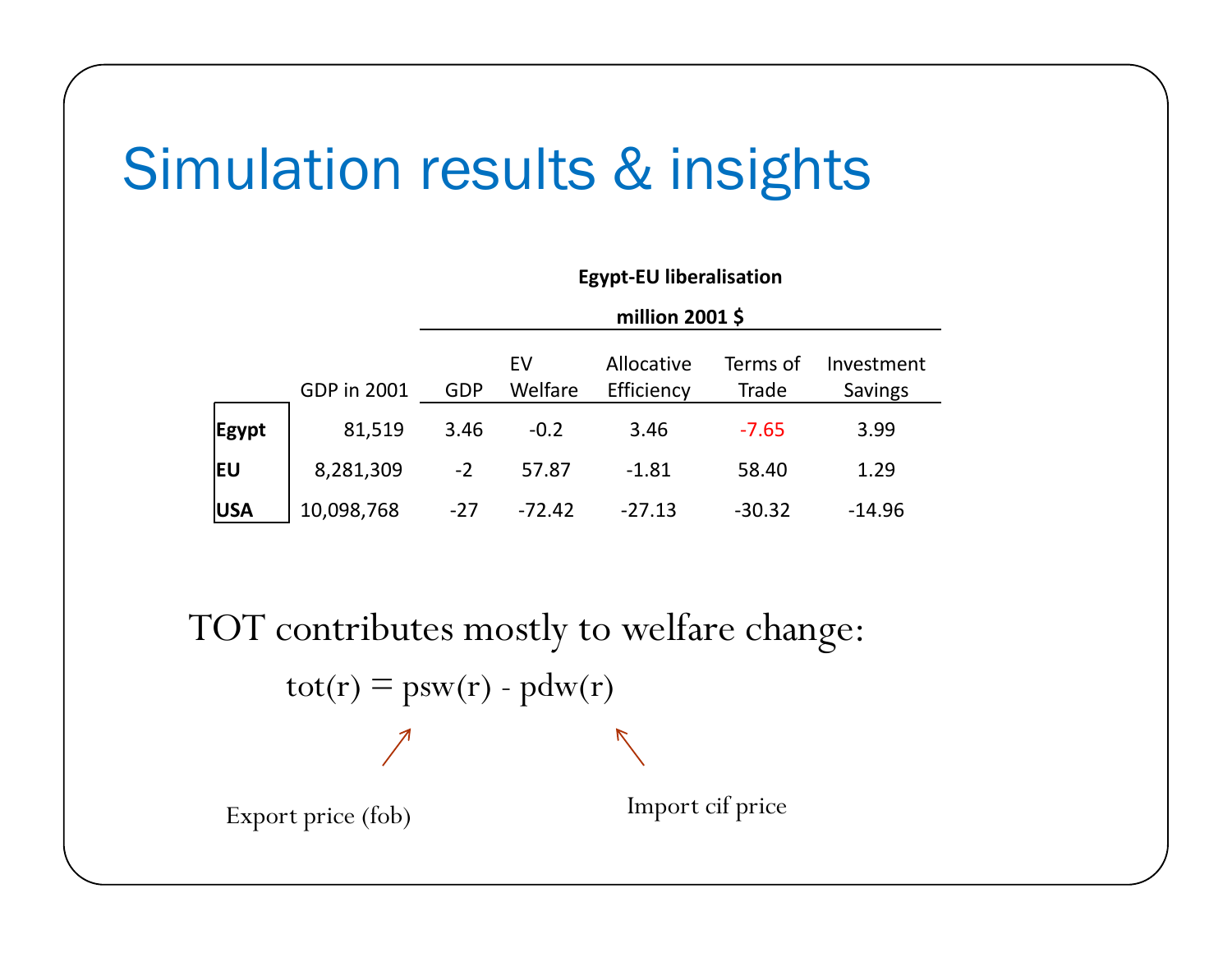## 1. Why has the TOT of Egypt deteriorated?

#### **Impacts on domestic production and market prices Egypt EU USA** *% change* Domestic production qo ‐1.48 0.07 ‐0.05 Market prices t prices pm -0.86 0.04 0

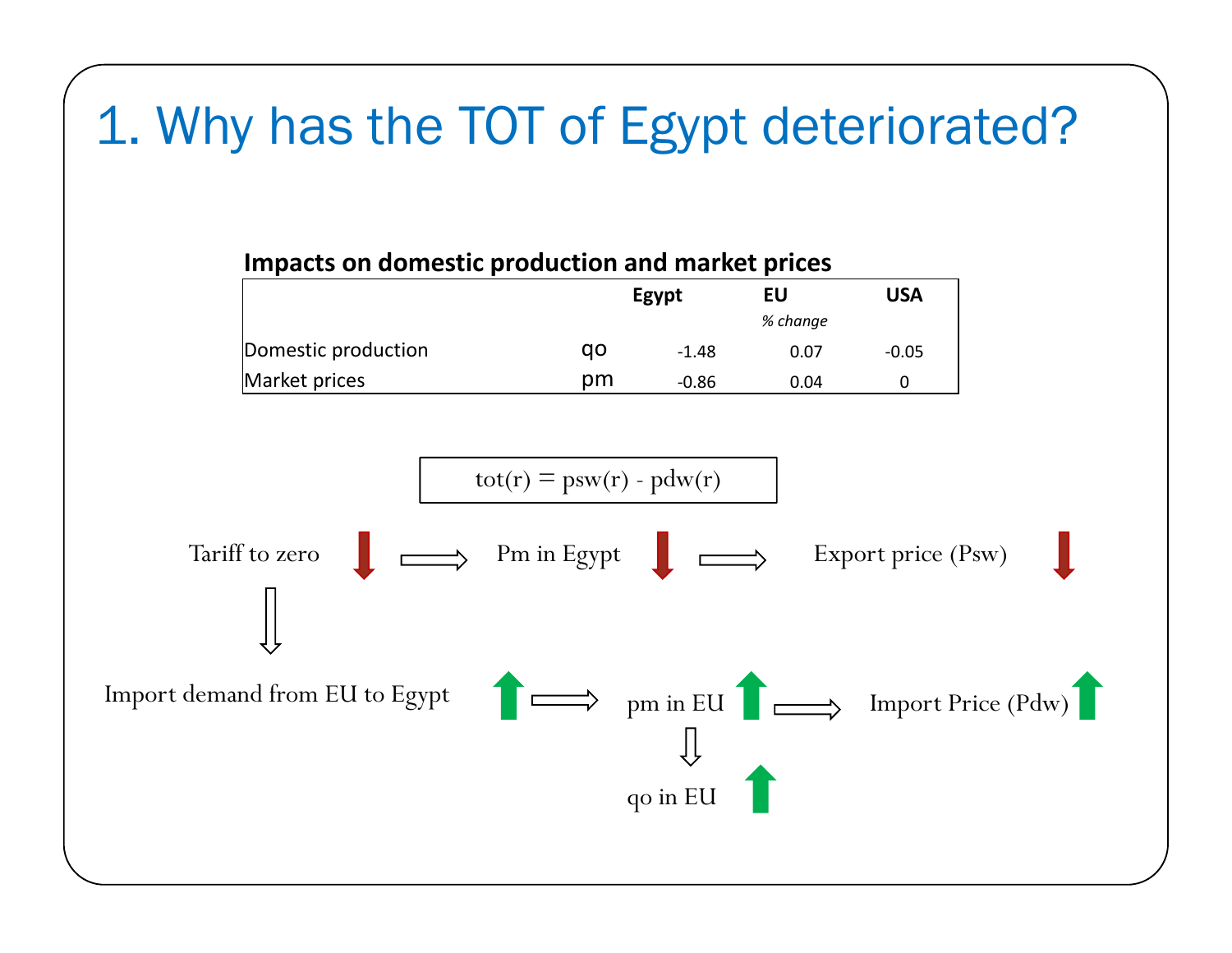### 2. Little changed on the export side in Egypt

| -512.<br>◡<br>ישיטו<br>OUVE CAPOLES |        |        |        |  |  |  |
|-------------------------------------|--------|--------|--------|--|--|--|
|                                     | Pre    | Post   | Change |  |  |  |
|                                     | mio \$ | mio \$ | mio \$ |  |  |  |
| 1 CENTAM                            | 0      | 0.0    | 0.0    |  |  |  |
| 2 China                             | 0.3    | 0.3    | 0.0    |  |  |  |
| 3 Egypt                             | 0      | 0.0    | 0.0    |  |  |  |
| 4 EU                                | 27.2   | 28.5   | 1.3    |  |  |  |
| 5 India                             | 0      | 0.0    | 0.0    |  |  |  |
| 6 Japan                             | 0.4    | 0.4    | 0.0    |  |  |  |
| 7 LDC                               | 4.8    | 5.0    | 0.2    |  |  |  |
| 8                                   |        |        |        |  |  |  |
| <b>MERCOSUR</b>                     | 0.1    | 0.1    | 0.0    |  |  |  |
| 9 MEXICO                            | 0.1    | 0.1    | 0.0    |  |  |  |
| 10 ROW                              | 5.2    | 5.5    | 0.3    |  |  |  |
| 11 USA                              | 1.4    | 1.5    | 0.1    |  |  |  |
| 12 XME                              | 3.3    | 3.5    | 0.2    |  |  |  |
| Total                               | 43     | 45.0   | 2.0    |  |  |  |

### **Egypt's Automotive exports**

*Source: GTAP 6 database, variable VXWD*

- •There was no initial EU import tariff on automotive imports from Egypt
- •Egypt's export flows of automotives are extremely low
- •They increased slightly, mainly towards EU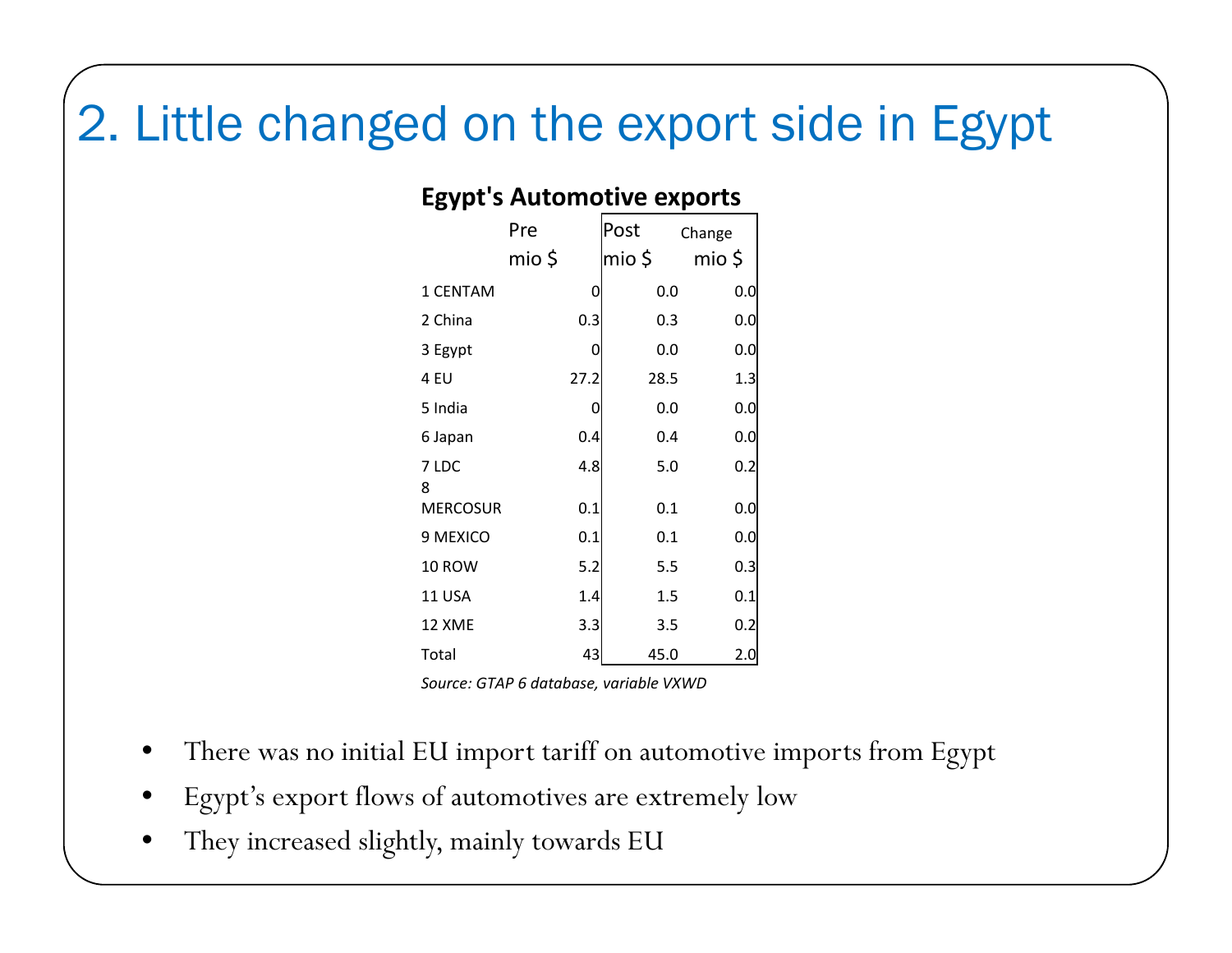### 3. Trade diversion follows Egypt-EU liberalisation

A small expansion effect, but a large substitution effect

| 0 I I <sup>-</sup> |        |         |        |                      |          |  |  |
|--------------------|--------|---------|--------|----------------------|----------|--|--|
|                    |        | Pre     | Post   | Change               |          |  |  |
|                    | mio \$ | % share |        | $mio \, \xi$ % share | $mio$ \$ |  |  |
| 1 CENTAM           | 0.0    | 0.0     | 0.0    | 0.0                  | 0.0      |  |  |
| 2 China            | 47.7   | 2.8     | 32.5   | 1.9                  | $-15.2$  |  |  |
| 3 Egypt            | 0.0    | 0.0     | 0.0    | 0.0                  | 0.0      |  |  |
| 4 EU               | 387.0  | 22.6    | 844.7  | 48.3                 | 457.7    |  |  |
| 5 India            | 20.5   | 1.2     | 14.0   | 0.8                  | $-6.5$   |  |  |
| 6 Japan            | 119.0  | 6.9     | 81.1   | 4.6                  | $-37.9$  |  |  |
| 7 LDC              | 1.3    | 0.1     | 0.9    | 0.0                  | $-0.4$   |  |  |
| <b>8 MERCOSUR</b>  | 9.9    | 0.6     | 6.7    | 0.4                  | $-3.2$   |  |  |
| 9 MEXICO           | 0.2    | 0.0     | 0.2    | 0.0                  | $-0.1$   |  |  |
| <b>10 ROW</b>      | 239.7  | 14.0    | 163.3  | 9.3                  | $-76.4$  |  |  |
| <b>11 USA</b>      | 880.7  | 51.4    | 600.1  | 34.3                 | $-280.6$ |  |  |
| 12 XME             | 8.6    | 0.5     | 5.9    | 0.3                  | $-2.7$   |  |  |
| Total              | 1714.7 | 100.0   | 1749.3 | 100.0                | 34.6     |  |  |

### **Egypt's Automotive imports**

*Source: GTAP 6 database, variable VXWD*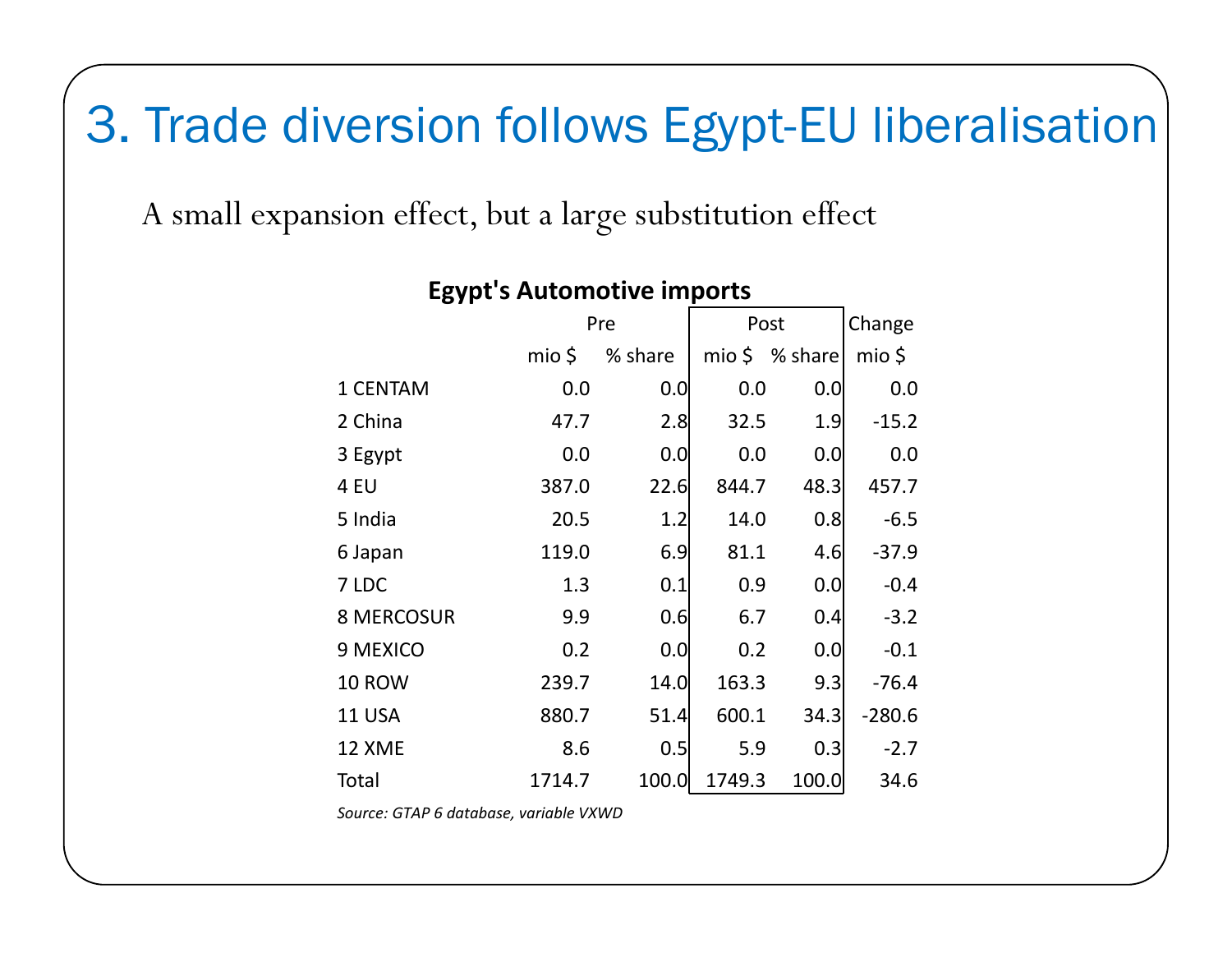# 4. Why such a large substitution effect?

#### **Impacts on Egypt's import demand and prices**

|                                           |     | ΙEυ      | <b>USA</b> | Aggregate |     |
|-------------------------------------------|-----|----------|------------|-----------|-----|
|                                           |     |          | % change   |           |     |
| power of import tariff                    | tms | $-1.19$  |            |           |     |
| demand of imports                         | qxs | 118      | $-31.86$   | 2.2       | qim |
| domestic price for good i from r to s pms |     | $-16.58$ | $-0.003$   | $-6.12$   | pim |

•The increase in the aggregate demand of imports in Egypt is mostly explained by the demand of automotives from EU

•There is a substitution effect of imports away from other sources because domestic price of automotives from EU decreased by 16%